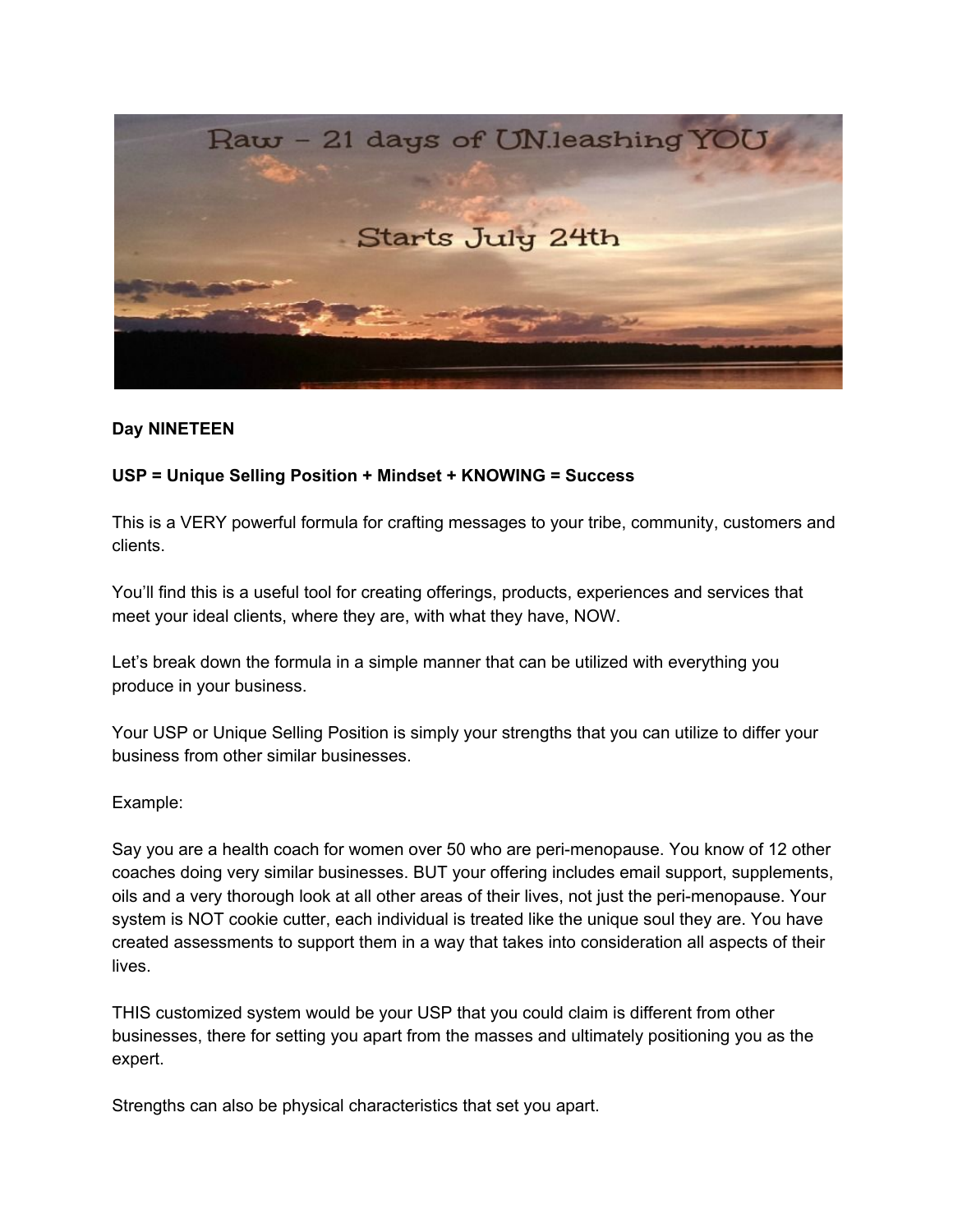Maybe you wear hats in all your live streams and videos. You show your goofy, happy side and that takes the edge of the seriousness of 'peri-menopause'.

You could also have a 100% backed guarantee on your products/services/offerings and that might be something totally unheard of in your industry.

Looking at your business:

What might some of your strengths be? How can these strengths set you apart from similar businesses? How can you incorporate these strengths in your messages, images, newsletters, copy, blogs, posts, pamphlets, PR content and MORE?

## **MINDSET:**

Literally we could spend 3 months on mindset but since this isn't a course about mindset per say, we are going to keep it simple and concise to the relevance of this piece of the puzzle.

ABOVE you listed your strengths. Now I want you to FEEL into the strengths that feel super light, delicious, exciting, over the top, different…..

Which ones light you up? Which strengths (USP) makes you feel super human? Where do you feel most aligned? How does that feeling sit in your mind? Does your mind think that this strength is the key? Can you utilize your USP in a strong positioning way? Will this USP position you as an expert? Does your strengths reinforce your knowledge, value and results that you get for your clients?

# **KNOWING:**

Knowing is a huge piece of your mindset. The strengths that jump out at you and scream 'I KNOW THIS' beyond a shadow of a doubt…..

THOSE are the ones that ultimately will lead you to creating more value and results for your clients.

As we've narrowed down our list of strengths and unique selling positions, which ones do you KNOW beyond a shadow of a doubt that your mind is going to take action upon and promote to your tribe, community, customers and clients?